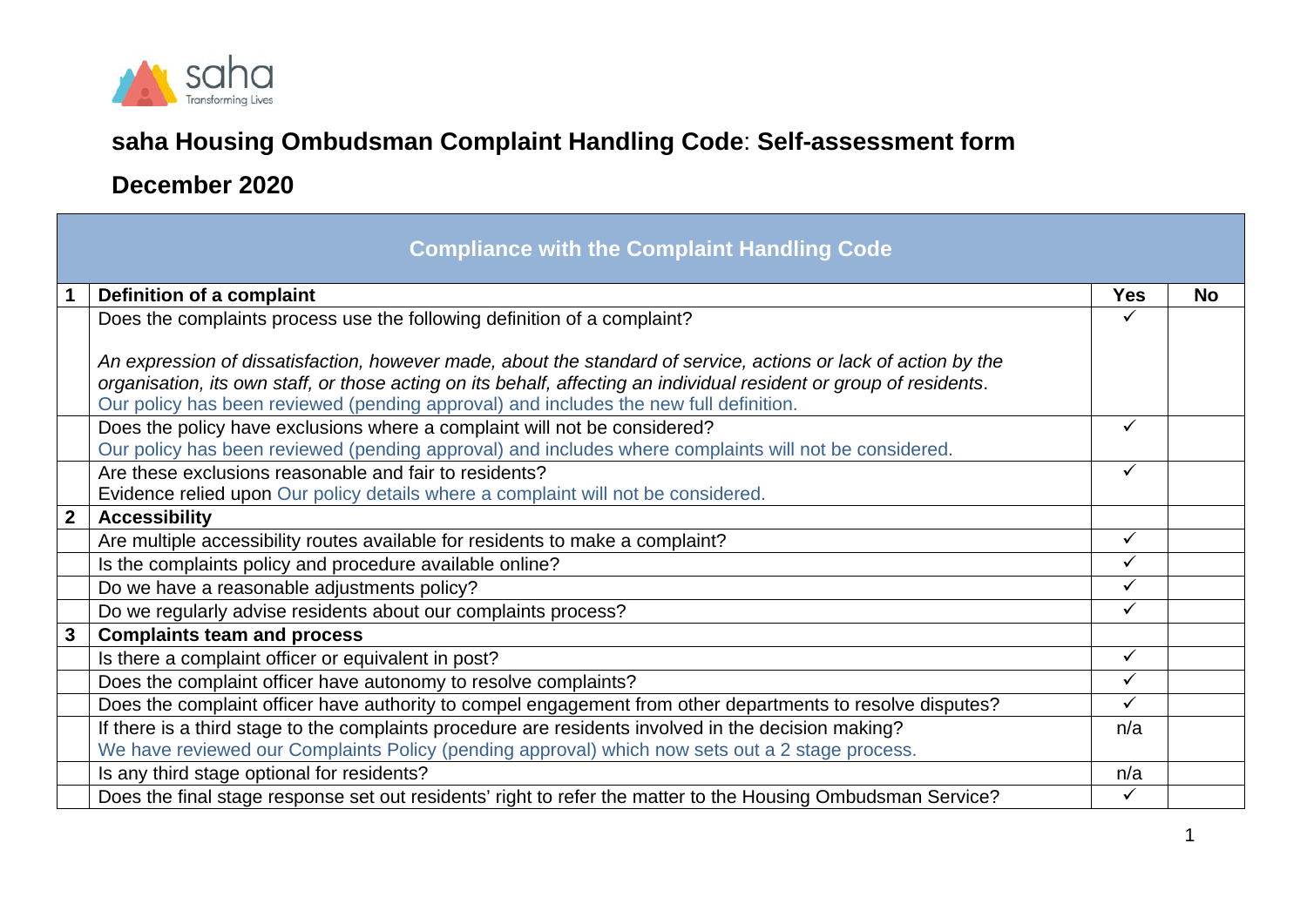

|                         | Do we keep a record of complaint correspondence including correspondence from the resident?                          | ✓            |  |
|-------------------------|----------------------------------------------------------------------------------------------------------------------|--------------|--|
|                         | At what stage are most complaints resolved?                                                                          |              |  |
|                         | Stage 1                                                                                                              |              |  |
| $\overline{\mathbf{4}}$ | <b>Communication</b>                                                                                                 |              |  |
|                         | Are residents kept informed and updated during the complaints process?                                               | ✓            |  |
|                         | Are residents informed of the landlord's position and given a chance to respond and challenge any area of dispute    | $\checkmark$ |  |
|                         | before the final decision?                                                                                           |              |  |
|                         | Are all complaints acknowledged and logged within five days?                                                         | $\checkmark$ |  |
|                         | Are residents advised of how to escalate at the end of each stage?                                                   | ✓            |  |
|                         | What proportion of complaints are resolved at stage one?                                                             | 84%          |  |
|                         |                                                                                                                      | <b>YTD</b>   |  |
|                         | What proportion of complaints are resolved at stage two?                                                             | 4%           |  |
|                         |                                                                                                                      | <b>YTD</b>   |  |
|                         | What proportion of complaint responses are sent within Code timescales?                                              |              |  |
|                         | Stage one                                                                                                            | 90%          |  |
|                         | Stage one (with extension)                                                                                           | 75%          |  |
|                         | Stage two                                                                                                            | 100%         |  |
|                         | Stage two (with extension)                                                                                           |              |  |
|                         | Where timescales have been extended did we have good reason?                                                         | $\checkmark$ |  |
|                         | Where timescales have been extended did we keep the resident informed?                                               | ✓            |  |
|                         | What proportion of complaints do we resolve to residents' satisfaction                                               |              |  |
|                         | There is no data available at this time. Transactional surveys with residents will be carried out as part of the new |              |  |
|                         | complaints handling process.                                                                                         |              |  |
| 5                       | <b>Cooperation with Housing Ombudsman Service</b>                                                                    |              |  |
|                         | Were all requests for evidence responded to within 15 days?                                                          | ✓            |  |
|                         | Where the timescale was extended did we keep the Ombudsman informed?                                                 | ✓            |  |
| 6                       | <b>Fairness in complaint handling</b>                                                                                |              |  |
|                         | Are residents able to complain via a representative throughout?                                                      | ✓            |  |
|                         | If advice was given, was this accurate and easy to understand?                                                       | ✓            |  |
|                         | How many cases did we refuse to escalate?                                                                            | None         |  |